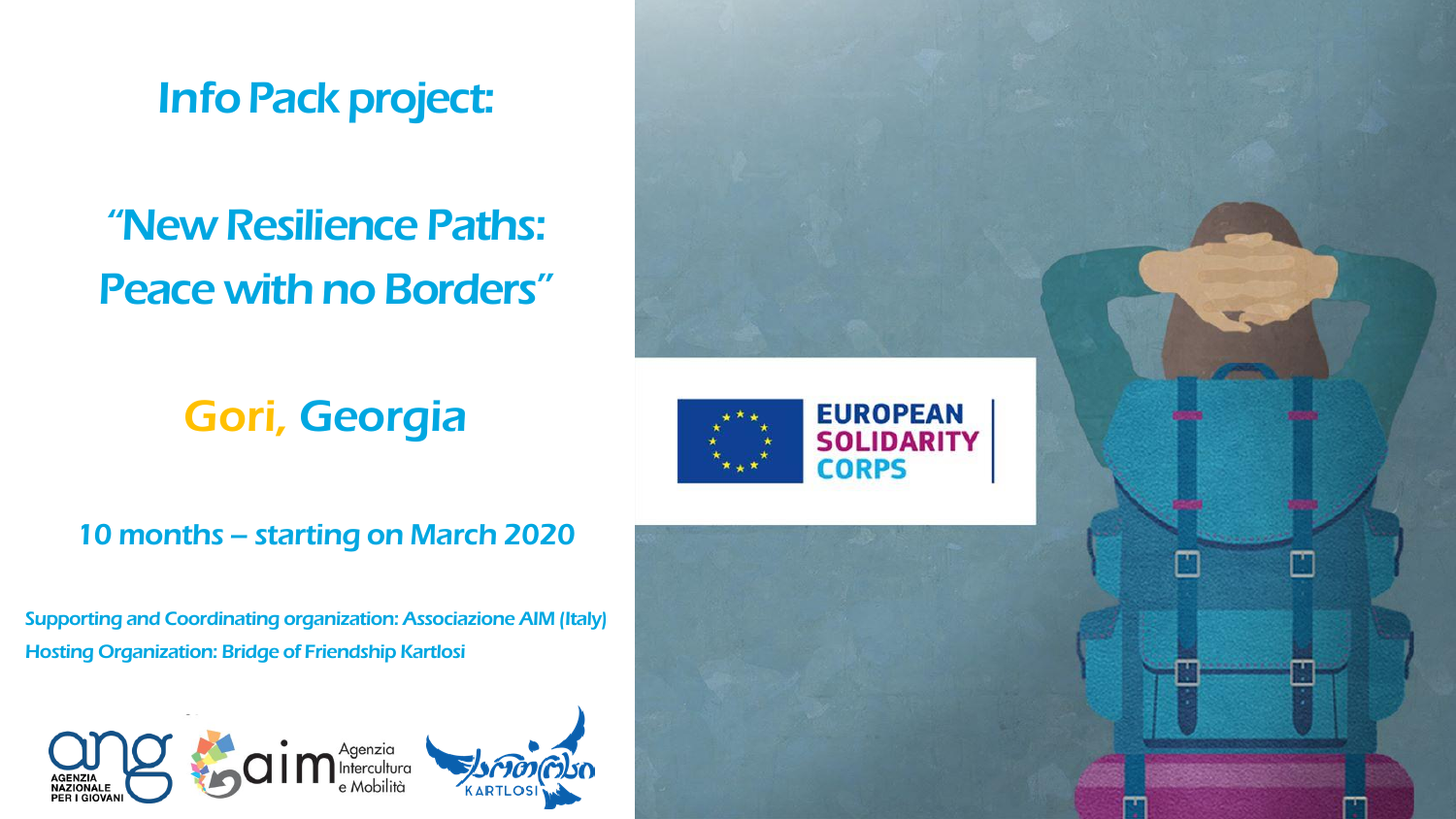## **Context description:**

Gori is a city in eastern Georgia, which serves as the regional capital of Shida Kartli and the centre of the homonymous administrative district. The name is from Georgian gora (გორა), that is, "heap", or "hill". Gori was an important military stronghold in the Middle Ages and maintains a strategic importance due to its location on the principal highway connecting eastern and western parts of Georgia. In the course of its history, Gori has been invaded by the armies of regional powers several times. The city was occupied by Russian troops during the 2008 Russo–Georgian War. Gori is also known as the birthplace of the Soviet leader Joseph Stalin, ballistic missile designer Alexander Nadiradze and philosopher Merab Mamardashvili.

Gori was an important military stronghold in the Middle Ages and maintains a strategic importance due to its location on the principal highway connecting eastern and western parts of Georgia. In the course of its history, Gori has been invaded by the armies of regional powers several times. The city was occupied by Russian troops during the 2008 Russo–[Georgian](https://en.wikipedia.org/wiki/Occupation_of_Gori) War.

The main area of Kartlosi's work is in rural Shida Kartli (SK) region, where is a large number of socially vulnerable groups. About 20% of the population in SK live below the poverty line. The region was impacted by the armed conflict in the territory of South Ossetia and then by the war in August 2008. The conflict displaced a significant number of people from their homes. The constant pressure of social problems contributes to increased tension and deviant behaviours, such as alcohol and drug addiction, at the local level. Agenzia ntercultura

AGENZIA<br>NAZIONAL







Mobilità

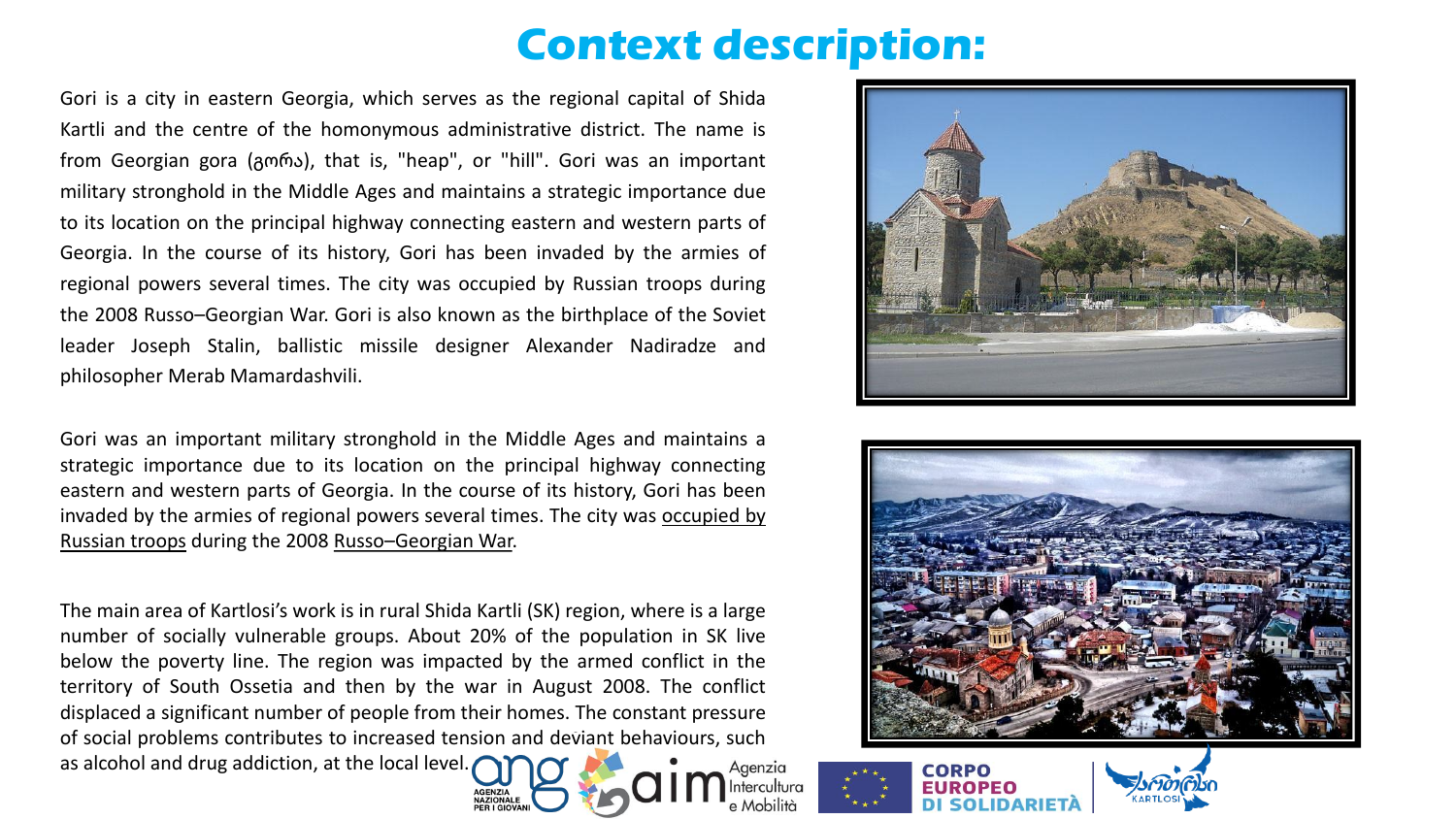#### **Project description:**

Through the project, we want to improve the quality of inclusion, youth work and community development on a local level in the settlements and also in Gori region. As a result of the other previous collaboration, youth are more actively involved in local activities as well as they are actively connected to our organization. With the project, Kartlosiwants to continue this positive influence and involve local youth in different non formal activities.

Participants will have the possibility to improve team working, project implementation skills. They will have the experience of working and living together with the war-affected community. We expect from the volunteers to be open with the community and freely introduce their own culture, values of their countries and the EU itself. Each of theirexperiences will be important for local community in order to get familiar with what is going on outside of their borders, how do people plan their future career, why is English language essential in order to become successful.

As for the organization, volunteers will bring new and different ideas into our everyday activities that we believe is very important for youth organization.

#### **Volunteers' tasks:**

- Supporting the NGO Public Union<sup>\*</sup> Bridge of Friendship Kartlosi's office work, administration, and its local and international projects;
- Assistance with running the Kartlosi blog and social media channels;
- Public policy analysis for the Gori/Shida Kartli region;
- Help research and document the issues of the communities living close to the Administrative Boundary Line (ABL)

• Organisation of further social or cultural events, if time and resources permit (discussion/film club, photography project or something along those lines).

- Support in marketing and fund rising area
- therefore the volunteers may be included in those activities which best suit their learning expectations.

**CORPO EUROPEO DI SOLIDARIE** 



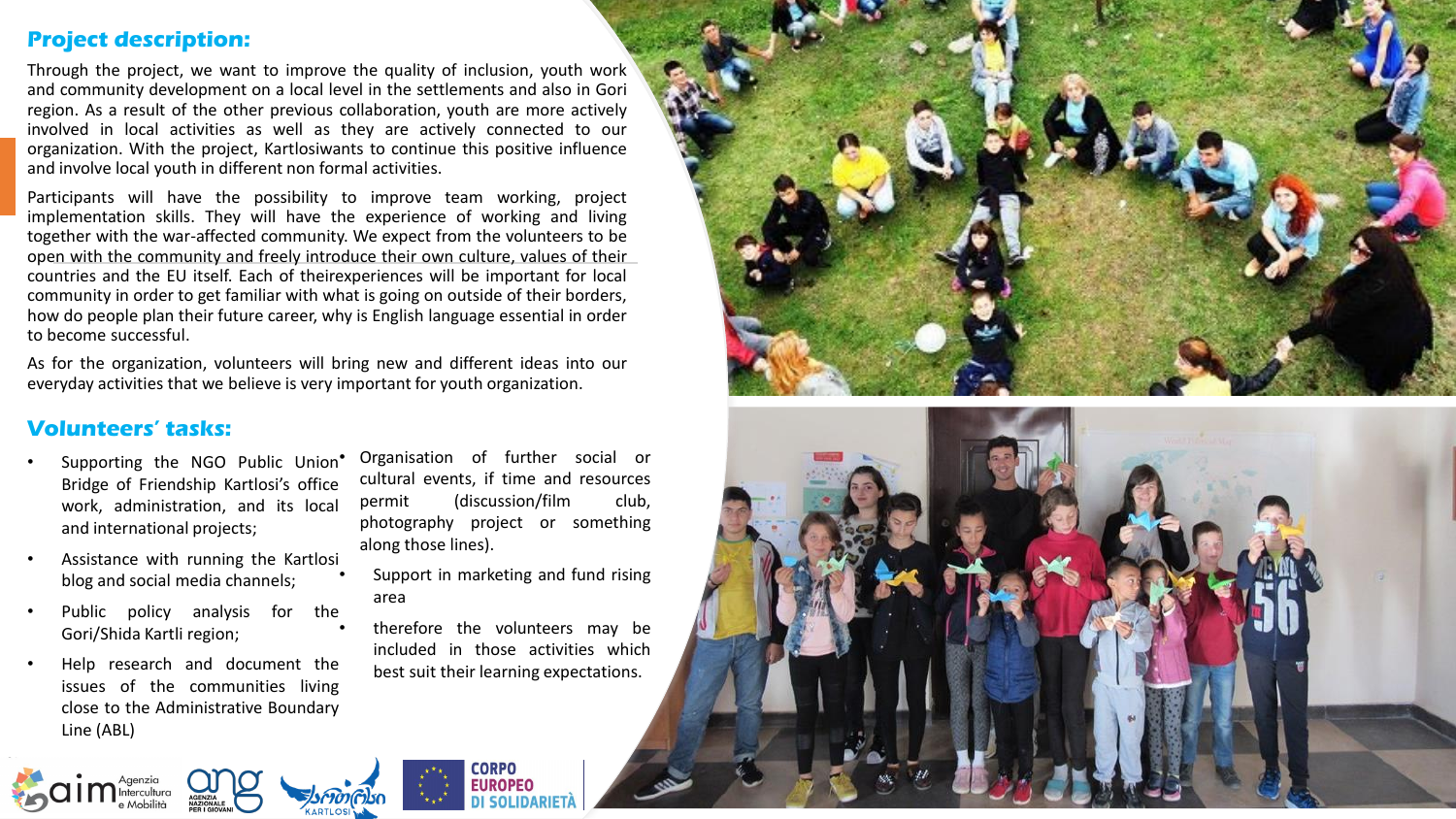## **Some practical informations:**

#### **How to prepare, What to bring …?**

- Contact list of the (hosting organization, sending organization, the mentor, emergency numbers);
- Read about the culture of the hosting country and region Shida Kartli;
- Your personal computer, Laptop;
- Any personal belongings which can make your place much more comfortable and cozy.
- Personal bath towel, hand towel and washcloth, bedclothes (we provide);
- Personal cosmetics and stuff (like toothbrush);
- Clothes fitting the weather conditions and enough for the EVS period. Remember that you are coming during winter and spring (which is not very worm time).
- Bring with you some cusine specialities of your country (sweets, ingredients to make a national dish, traditional alcohol etc) – we are going to make a cultural evening for local community J
- Assure to finalize all the unfinished arrangements in the home country (paying bills, making authorizations... etc.);
- Do not forget your ID / Passport;
- Assure that all the travel documents are prepared "boarding passes, id card, etc.". Please do not loose those documents so the SO can make all reimbursements;
- Good energy and a lot of motivation!

#### **Accomodation**:

The volunteers will have a flat (that will be rented by Kartlosi) in the town and you need maximum 20 minutes walk to get to office, There are 2 bedrooms, a living-room, a kitchen and a bathrom. There is a heater, washing machine, a refrigirator, Wi-Fi. The volunteers are responsible for any damage caused during his/her residence in the apartment.

#### **Working hours and days off:**

The volunteers will work 30/35 hours a week maximum, 5 days per week, and has 2 days off each week. The volunteer will have 2 days extra holidays per month. Holidays will be taken in agreement with the host organisation.

#### **Language Support**

The volunteer will be provided with a Georgian language course. The teacher will be hired by the receiving (hosting) organisation. For 3 months the volunteer will have Georgian lessons 2 times in a week.